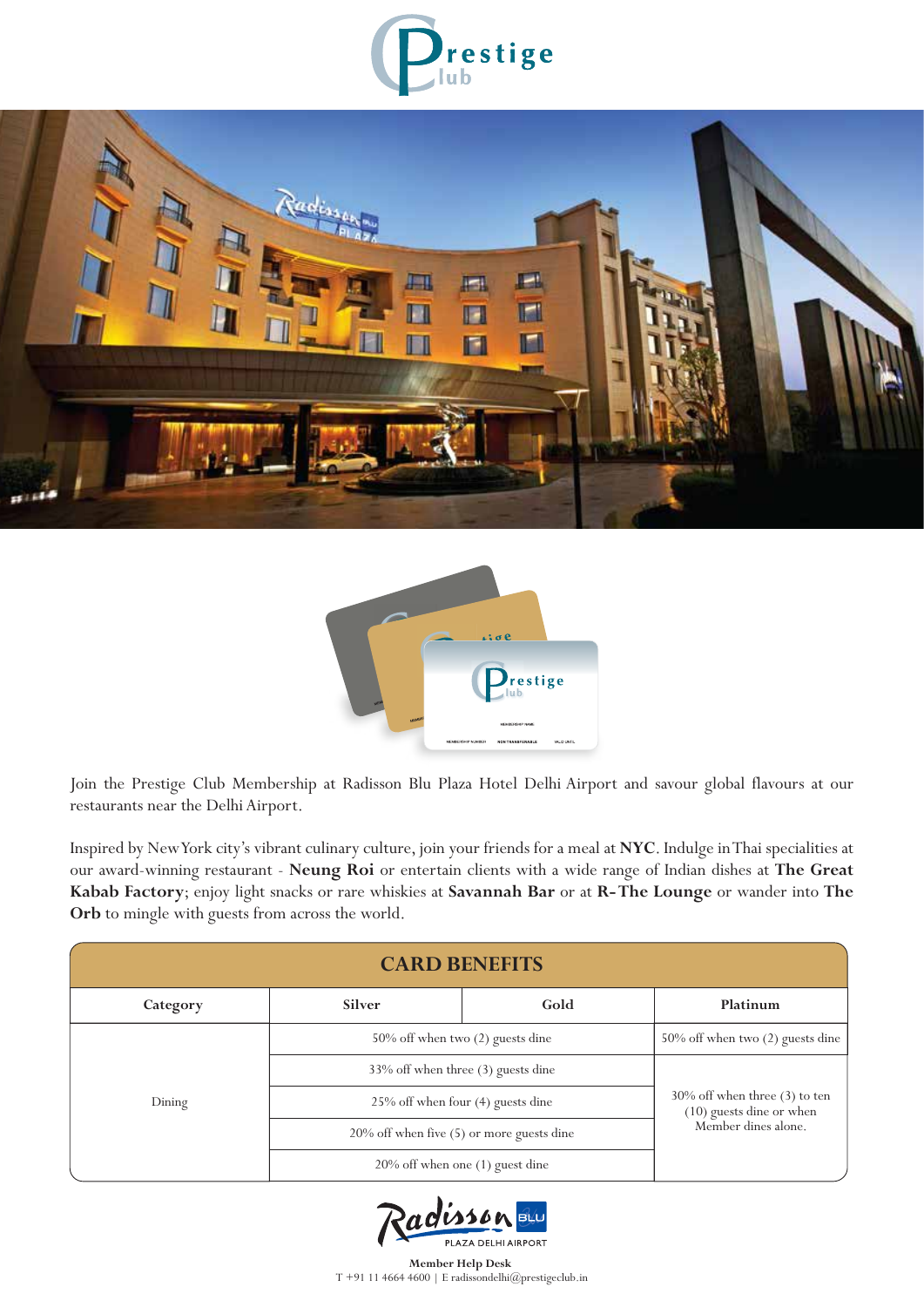



| <b>CARD BENEFITS</b>                 |                                                                                                                                    |                                                                                                           |            |  |
|--------------------------------------|------------------------------------------------------------------------------------------------------------------------------------|-----------------------------------------------------------------------------------------------------------|------------|--|
| Category                             | Gold<br>Silver                                                                                                                     |                                                                                                           | Platinum   |  |
| <b>Beverages</b>                     | 20% off. Not valid on bottle rates.                                                                                                |                                                                                                           |            |  |
| Member's Day<br>(NYC / Savannah Bar) | 50% off on the total food and soft beverage bill up to a table of ten (10) guests every<br>Monday / Tuesday                        |                                                                                                           |            |  |
| Member's Day<br>(Neung Roi / TGKF)   | 30% off on the total food and soft beverage bill up to a table of ten (10) guests every<br>Monday / Tuesday                        |                                                                                                           |            |  |
| Ladies Luncheon<br>(Neung Roi)       | 50% off on the total food bill and a 20% off on the beverage bill up to a table of twenty (20) ladies<br>every Saturday / Sunday   |                                                                                                           |            |  |
| Happy Hours<br>(Savannah Bar)        | Monday to Thursday between 5 PM and 9 PM<br>(Buy one get another complimentary of the same brand).<br>Valid on select brands only. | 5 PM onwards (Buy one get<br>another complimentary of the<br>same brand). Valid on select<br>brands only. |            |  |
| Pastry Shop                          | $25%$ off<br>$20\% \text{ off}$                                                                                                    |                                                                                                           | $30\%$ off |  |
| Spa & Salon                          | $30\%$ off<br>$40\%$ off                                                                                                           |                                                                                                           | $50\%$ off |  |
| Laundry                              | $30\%$ off<br>$40\%$ off                                                                                                           |                                                                                                           | $50\%$ off |  |
| Member's Day<br>(Spa & Salon)        | 50% off every Wednesday                                                                                                            |                                                                                                           |            |  |
| <b>Business Centre</b>               | $20\%$ off<br>$25\%$ off                                                                                                           |                                                                                                           | $30\%$ off |  |
| Health Club Membership               | $15\%$ off                                                                                                                         | 20% off                                                                                                   | $30\%$ off |  |

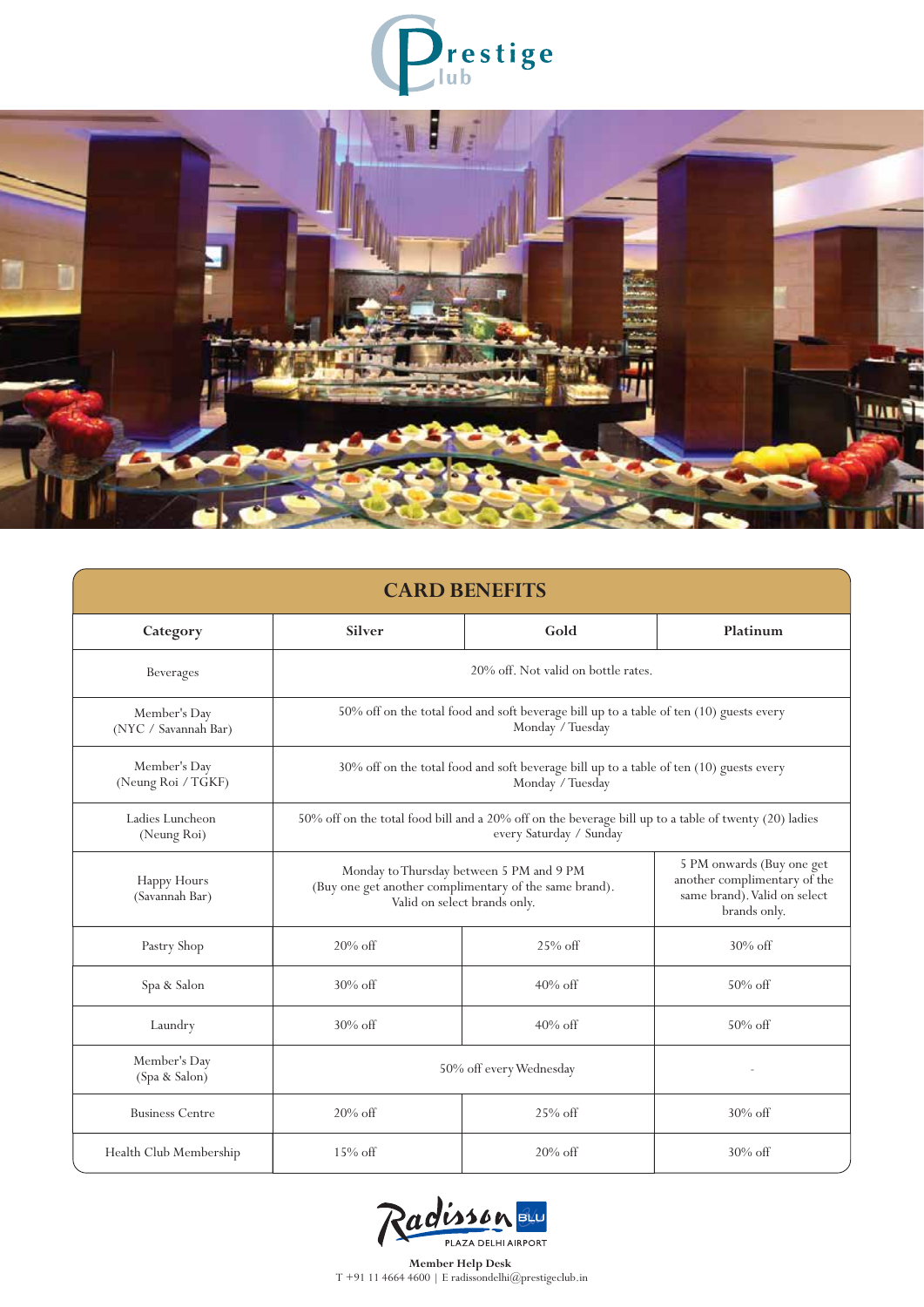



## **ONE - TIME USE CERTIFICATES**

| <b>FOOD &amp; BEVERAGE CERTIFICATES</b>                |               |       |          |                                                                                                        |
|--------------------------------------------------------|---------------|-------|----------|--------------------------------------------------------------------------------------------------------|
| Category                                               | <b>Silver</b> | Gold  | Platinum | <b>Remarks</b>                                                                                         |
| Complimentary Buffet Meal<br>for two (2) guests at NYC | One           | One   | One      | Transferable<br>Valid between Monday and Saturday                                                      |
| Complimentary House<br>Wine / Cake (max $1$ Kg)        | Two           | Two   | Two      | Transferable                                                                                           |
| 50% off on Dining at<br>NYC or Neung Roi               | Two           | Three | Four     | Transferable<br>Valid on a table of up to ten $(10)$<br>guests                                         |
| 50% off on Dining at<br><b>TGKF</b>                    | One           | Two   | Three    | Transferable<br>Valid on a table of up to ten (10)<br>guests                                           |
| 50% off on Sunday Brunch<br>at the NYC                 | One           | One   | Two      | Transferable<br>Valid on a table of minimum ten (10)<br>and up to a maximum of twenty $(20)$<br>guests |
| 30% off on Dining at<br><b>TGKF</b>                    |               | One   |          | Transferable<br>Valid on a table of up to ten (10)<br>guests                                           |

| <b>ACCOMMODATION CERTIFICATES</b>                                                 |        |      |          |                                                                                                                                                   |
|-----------------------------------------------------------------------------------|--------|------|----------|---------------------------------------------------------------------------------------------------------------------------------------------------|
| Category                                                                          | Silver | Gold | Platinum | <b>Remarks</b>                                                                                                                                    |
| Complimentary night stay<br>inclusive of Buffet Breakfast for<br>two $(2)$ guests | One    | One  |          | Transferable<br>Valid on a Superior Room between<br>Monday and Thursday for Silver level and<br>any day of the week for Gold level<br>membership. |
|                                                                                   |        | One  | Two      | Transferable<br>Valid on Business Class Room                                                                                                      |
|                                                                                   |        |      | One      | Transferable<br>Valid on Executive Suite                                                                                                          |

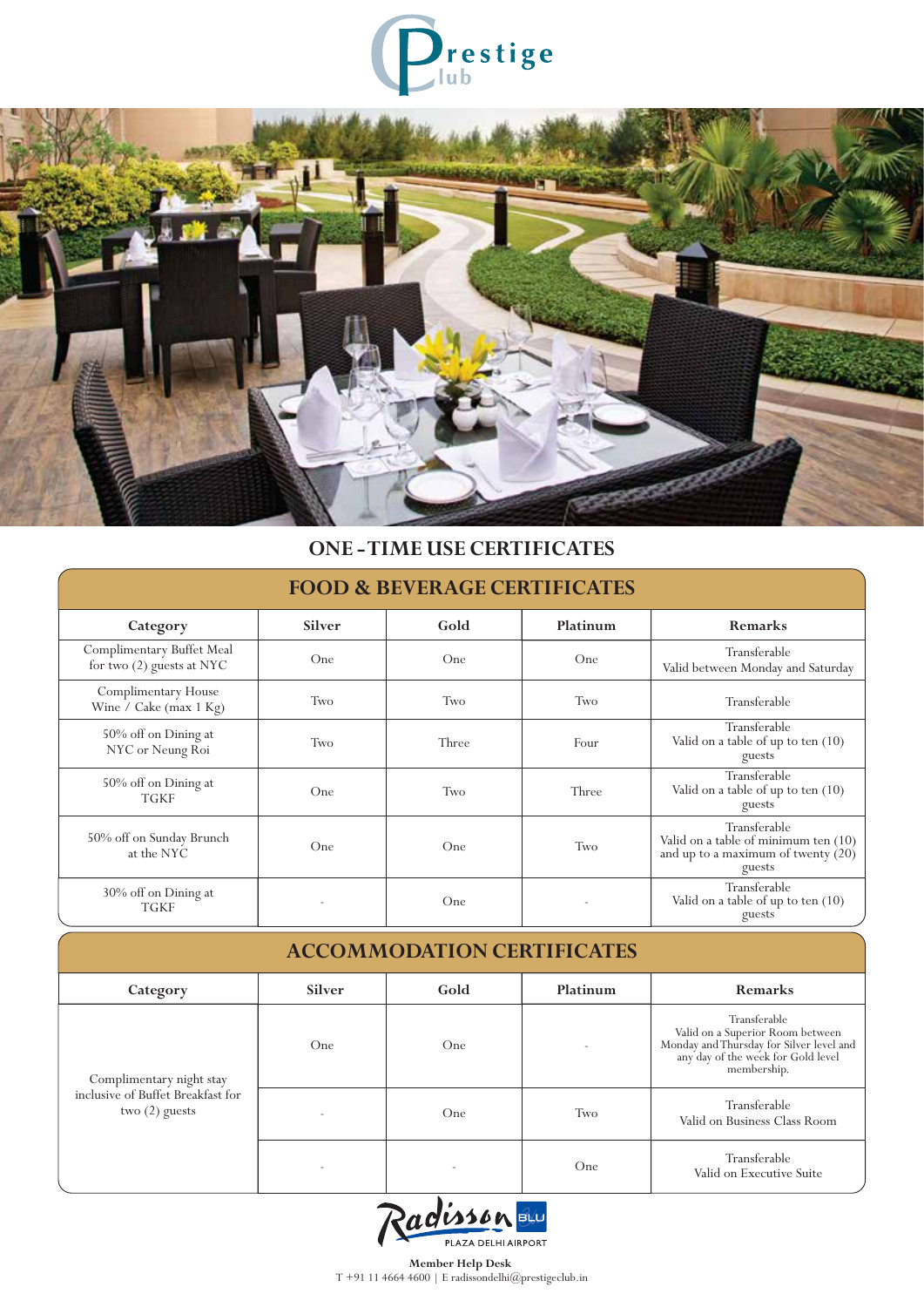



| <b>HEALTH &amp; SPA CERTIFICATES</b>           |               |      |          |                                                                                                                                                  |
|------------------------------------------------|---------------|------|----------|--------------------------------------------------------------------------------------------------------------------------------------------------|
| Category                                       | <b>Silver</b> | Gold | Platinum | Remarks                                                                                                                                          |
| 50% off on body massage<br>for one $(1)$ hour  |               | One. | Two      | Transferable<br>Valid for one (1) guest on any day<br>of the week between April and<br>September; Monday to Friday<br>between October and March. |
| Complimentary body<br>massage for one (1) hour |               |      | Three    | Transferable<br>Valid for one (1) guest                                                                                                          |

| <b>OTHER CERTIFICATE</b>   |        |      |          |                    |
|----------------------------|--------|------|----------|--------------------|
| Category                   | Silver | Gold | Platinum | <b>Remarks</b>     |
| 50% off on Business Centre | One    | One  | Two      | Non - Transferable |

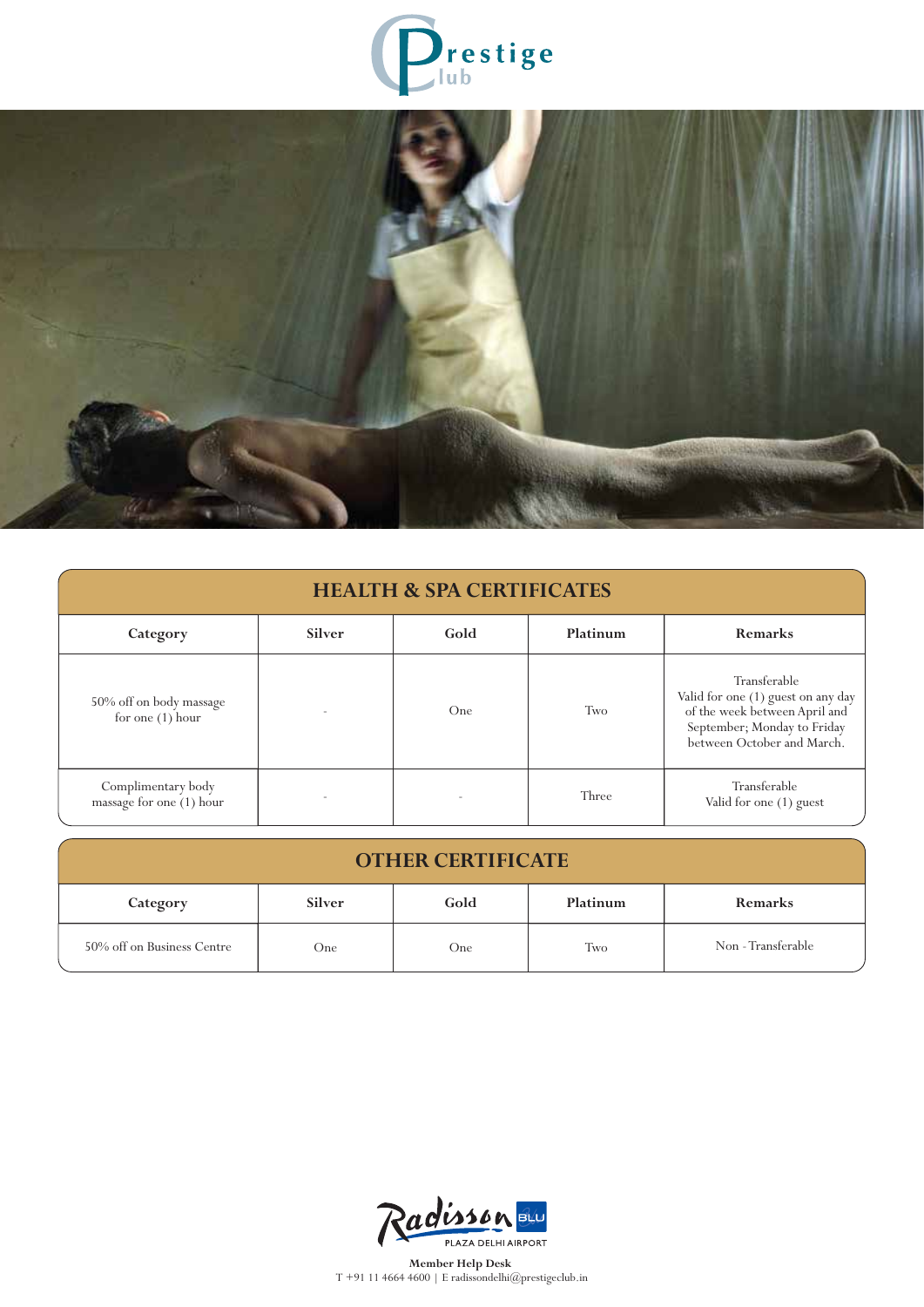



## **MEMBER BENEFITS IN PARTICIPATING RADISSON HOTELS AND COUNTRY INNS & SUITES IN INDIA**

The following member only benefits are available to members on presentation of the Prestige Club membership card in the participating Radisson Blu Hotels in India. These include Radisson Blu Hotel Chennai, Radisson Hotel Jalandhar and Radisson Blu Hotel MBD Ludhiana.

- 20% off on food, beverages, room service and room bookings.
- 15% off will be given on the food and beverage bill when 11 or more guests dine.
- One (1) certificate entitling a friend to a 20% off on dining, beverages, room service and room reservations.
- One (1) certificate entitling the Member to a complimentary second night stay when the first night is paid for at Rack rates.This benefit valid any day of the week and is non transferable. Reservations are subject to room allocation availability (Not valid in Radisson Blu Hotel Chennai).
- Two (2) certificates entitling the Member to a complimentary upgrade to the next category of room. Upgrade is subject to availability at the time of check-in.